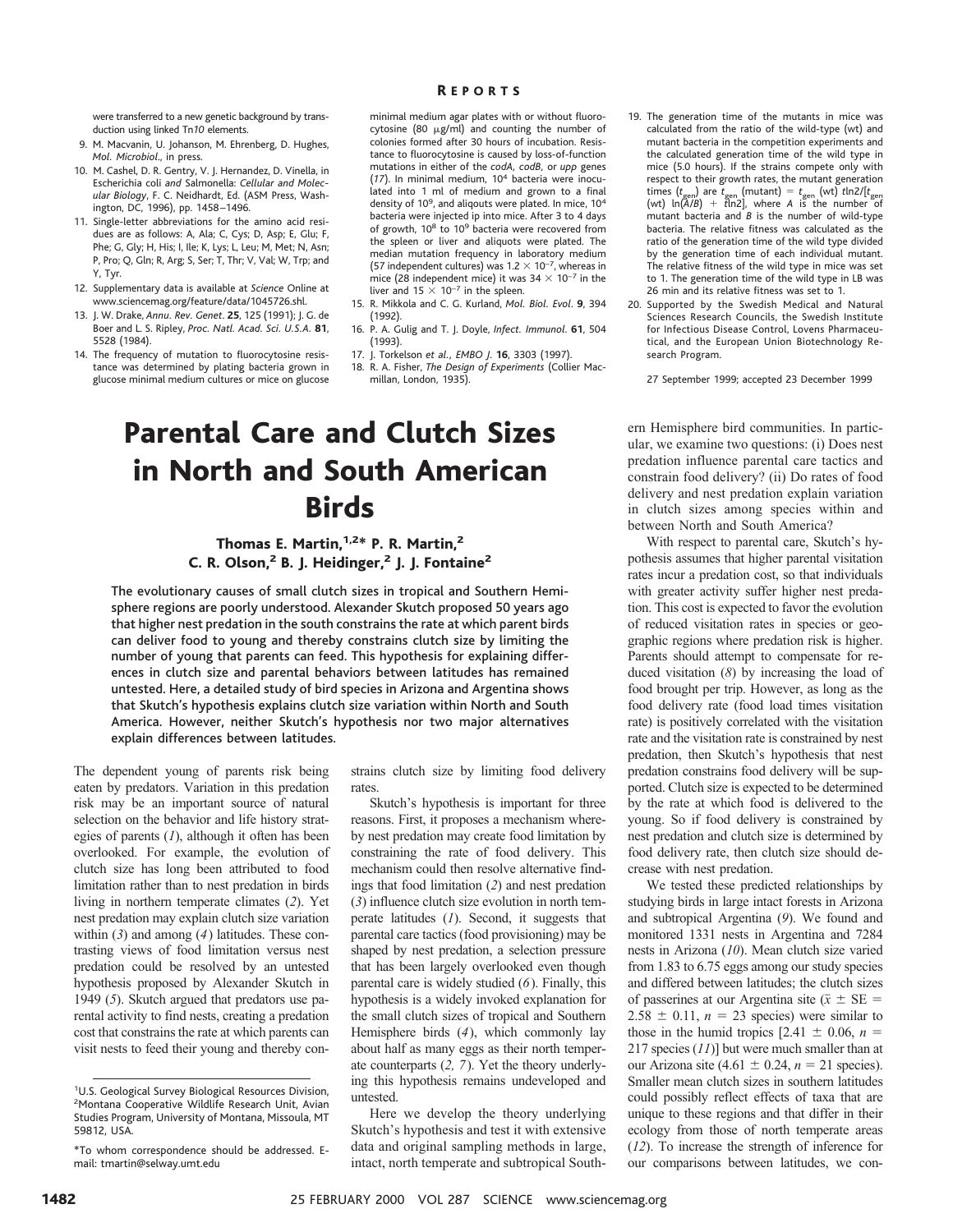ducted the first study to focus on species that were paired by phylogeny and ecology and represented a range of ecological types across multiple families (Table 1). Our eight pairs of species showed the classic pattern of much smaller clutch sizes in the south (Fig. 1), demonstrating that this pattern is not due to phylogeny and that these species provide a strong basis for comparative tests of nest predation and parental care between latitudes.

All of the parental care predictions underlying Skutch's hypothesis (*5*) are strongly supported by our results (Fig. 2). Individuals with increased parental activity incurred greater predation costs during incubation (*13*); three warbler species in Arizona made more trips at nests that were depredated than at nests that were successful during incubation (Fig. 2A). Such predation responses to parental activity depend on predators being diurnal and visually oriented (*14*). Major predators in Arizona (red squirrels, chipmunks, and Steller's jays) are diurnal and visually oriented in their hunting (*15*). Observations and video data in Argentina show diurnal birds as the most important predators, as has been noted in other studies in southern latitudes (*16*). Thus, diurnal predators are a reasonable source of selection on parental care behaviors.

Nest predation rates differ among species because of nest sites and habitat (*3*), and species that experience greater nest predation visited nests to feed nestlings at lower rates (Fig. 2B). Lower visitation rates were partly compensated by delivery of larger food loads per trip (Fig. 2C), but were insufficient to make up for the decrease in food delivery rate that occurs with decreased visitation rate (Fig. 2D). Consequently, nest predation constrained the rate of food delivery (Fig. 2E). Thus, data from North and South America provide strong support for Skutch's hypothesis that nest predation con-



Pairs of species

**Fig. 1.** Mean clutch sizes for species paired between Argentina and Arizona (*26*) were smaller in Argentina than in Arizona (paired *t* test,  $t = 9.75$ ,  $P < 0.001$ ). Clutch sizes are based on nests where clutch sizes were confirmed after initiation of incubation. Species pair labels are defined in Table 1.

#### **REPORTS**

strains parental care tactics and rates of food delivery.

Clutch size was positively related to food delivery rate within North and South America (Fig. 3A), as predicted by Skutch (*5*). Yet clutch sizes were even more strongly related to nest predation rates in each community (Fig. 3B), which suggests that nest predation may influence clutch size through additional mechanisms beyond Skutch's hypothesis. Thus, we provide some verification of Skutch's hypothesis (Figs. 2 and 3) while also confirming recent evidence (*3*) that nest predation is more important than food limitation for explaining clutch size variation within latitudes.

Although Skutch's hypothesis and nest predation can explain variation in clutch size within each community, they cannot explain differences between latitudes. Smaller clutch sizes in Argentina (Fig. 1) predict that nest predation should be greater and food delivery should be lower under Skutch's hypothesis. However,

 $\circ$ 

**Table 1.** Our studies focused on species that were paired by phylogeny and ecology between a northern mixed forest in Arizona and a subtropical yunga forest in Argentina (*9*) and included large sample sizes. Species pair labels in the right column correspond to species labels in Figs. 1 and 4.

| Arizona species      | <b>Nests</b><br>(n) | Argentina species                                            | <b>Nests</b><br>(n) | Species pair<br>label |
|----------------------|---------------------|--------------------------------------------------------------|---------------------|-----------------------|
|                      |                     | Parulidae (ground nest, foliage- or hover-glean/flush-chase) |                     |                       |
| Vermivora virginiae  | 258                 | Basileuterus signatus                                        | 34                  | Parulid 1             |
| Vermivora celata     | 472                 | Basileuterus bivittatus                                      | 91                  | Parulid 2             |
| Cardellina rubifrons | 271                 | Myioborus brunniceps                                         | 36                  | Parulid 3             |
|                      |                     | Turdidae (shrub/subcanopy-nesting, ground forage)            |                     |                       |
| Catharus guttatus    | 475                 | Catharus dryas                                               | 49                  | Catharus              |
| Turdus migratorius   | 351                 | Turdus rufiventris                                           | 130                 | Turdus                |
|                      |                     | Tyrannidae (niche nest, flycatching/hover-glean)             |                     |                       |
| Empidonax difficilis | 423                 | Empidonax euleri                                             | 47                  | Empidonax             |
|                      |                     | Emberizidae (shrub nest, ground forage)                      |                     |                       |
| Pipilo chlorurus     | 177                 | Atlapetes torquatus                                          | 153                 | Emberizid 1           |
|                      |                     | Emberizidae (ground nest, ground forage)                     |                     |                       |
| Junco hyemalis       | 512                 | Arremon flavirostris                                         | 58                  | Emberizid 2           |

**Fig. 2.** (**A**) Visitation rate (trips per hour) of parents to the nest during incubation in Arizona (*25*) for three warbler species (vevi =<br>Vermivora virginiae:  $Vermivora$ caru 5 *Cardellina rubifrons*; vece = Ver*mivora celata*) at nests that were depredated versus those that were successful during incubation. The number of trips was higher  $(F =$ 41.2,  $P < 0.0001$ ; twofactor analysis of variance with species and nest fate as factors) at nests that were depredated than at nests that escaped predation during incubation. (**B**) The visitation rate of species to feed nest-



4 S

 $0.00$ 

 $0.02$ 

 $0.04$ Daily predation rate

relationship remained significant  $(r = -0.53, P = 0.016)$ when phylogeny and body mass were controlled (*29*). (**D**) The food delivery rate (food load times visitation rate) increased with visitation rate among species;  $r = 0.84$ , *P* , 0.0001 when phylogeny was controlled (*29*). (**E**) The food delivery rate decreased with increased daily nest predation rates (28) among species;  $r = -0.79$ ,  $P = 0.001$ when phylogeny was controlled (*29*).

Visitation rate

Ln (Visitation rate)

0.06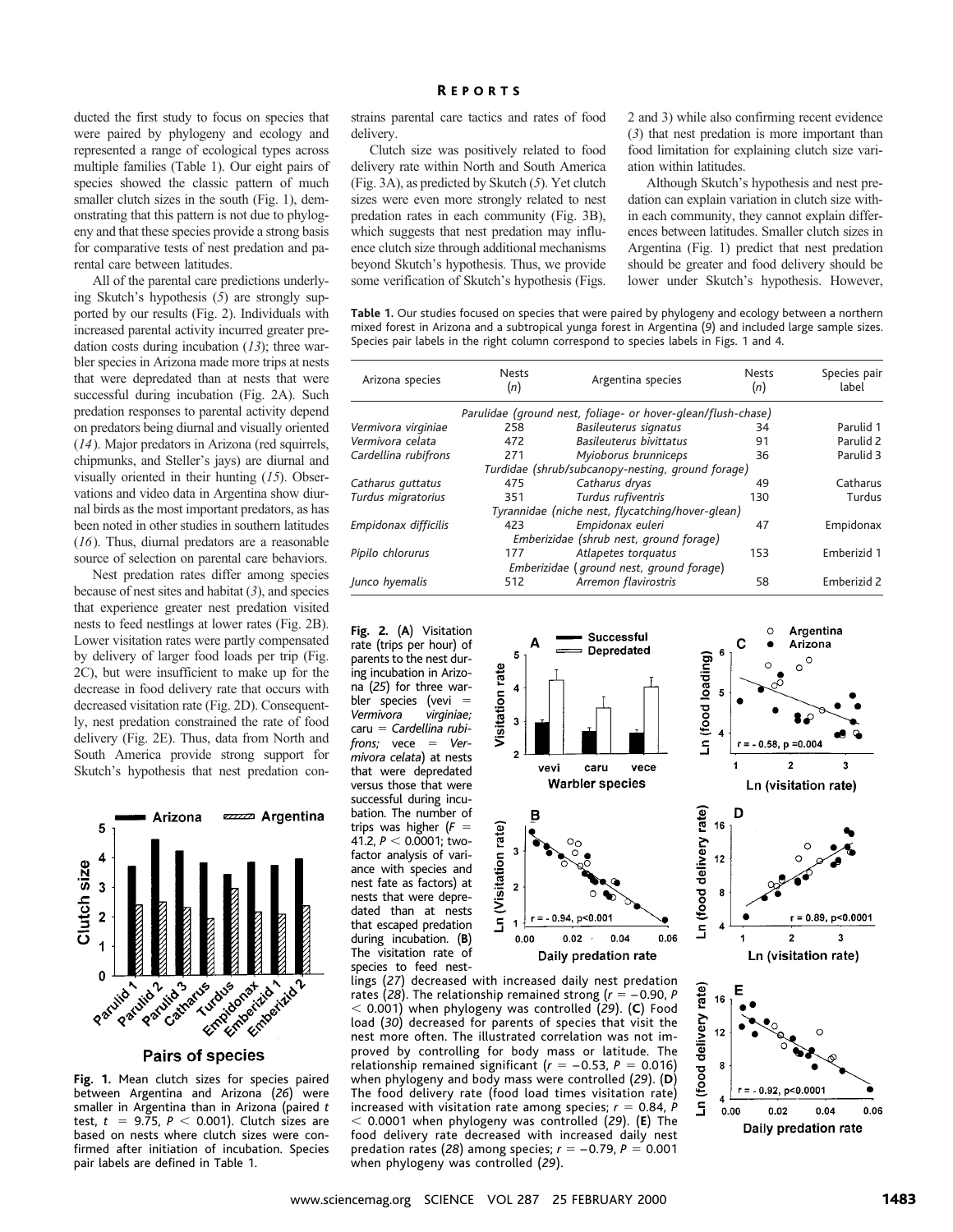

**Fig. 3.** (**A**) Clutch size relative to food delivery rate (food load times visitation rate). Clutch size is positively related to food delivery rate within each latitude ( $r_{\rm p}$  = 0.77, *P*  $<$  0.001; partial cor-<br>relation is obtained from analysis of covariance with food delivery as a covariate and latitude as a main effect;  $r = 0.66$ ,  $P = 0.001$  when phylogeny is controlled). Clutch size is not related to food delivery rate between latitudes  $(r = 0.29, P =$ 0.20;  $\vec{r} = -0.23$ ,  $P = 0.3$  when phylogeny is controlled). (**B**) Clutch size relative to daily nest predation rates (*28*). Clutch size is strongly related to nest predation within latitudes, but not between latitudes; for any given daily predation rate, clutch size was always smaller in Argentina than in Arizona. The Arizona data include seven hole-nesting species, whereas we only obtained clutch size data for two hole-nesting species in Argentina. The negative relationship in Argentina would increase with the addition of hole-nesters, because these species have lower predation rates and larger clutches than the open-nesters (*31*), as seen for Arizona. When phylogeny is controlled (*29*), the relationships remain significant (Arizona:  $r = -0.66$ ,  $P = 0.003$ ; Argentina:  $r = -0.50$ ,  $P =$ 0.031).

predation rates were reduced in Argentina as compared with Arizona (Fig. 4A), and visitation rates for feeding young were nearly double in Argentina as compared with Arizona (Fig. 4B). Given the smaller number of young in Argentina (Fig. 1), the numbers of trips per nestling in Argentina were nearly triple those in Arizona (Fig. 4C). Moreover, food loading was higher than in Arizona (Fig. 4D), yielding substantially higher food delivery rates in Argentina than in Arizona (Fig. 4E). Such results contradict Skutch's hypothesis (*5*); the smaller clutch sizes in Argentina (Fig. 1) are associated with higher rather than lower food delivery rates (Fig. 4, B through E), so that clutch size was not related to food delivery

**Fig. 4.** Paired comparisons [paired *t* tests (*26*)] controlled for phylogeny and ecology. (**A**) Daily predation rates (*28*) were lower in Argentina than in Arizona (*t* 5 3.05, *P* 5 0.011). (**B**) The rate (trips per hour) at which parents visited the nest to feed their young (*27*) was higher in Argentina than in Arizona ( $t = 2.70, P$ 5 0.018). (**C**) The rate at which parents visited the nest to feed nestlings (*27*) was divided by the number of young to give the number of feeds per nestling per hour. This

defined in Table 1.



Pairs of species

across latitudes (Fig. 3A). Thus, food delivery rate cannot explain differences in clutch sizes between latitudes.

Nest predation is not causing clutch size differences between latitudes via some other mechanism, because smaller clutch sizes in Argentina were not associated with higher nest predation rates (Figs. 3B and 4A). Thus, our results firmly reject nest predation as an explanation for small clutch sizes in Argentina, and this conclusion appears to apply broadly; nest predation rates at high-elevation tropical sites (*17*) are very similar to our Argentina rates and are not different from north temperate systems, as also found for some Australian sites (*7*, *18*). Nestling feeding rates also are similar or even greater for high-elevation tropical species than for related species in Argentina (*17*). Yet clutch sizes at these elevations remain small (*11*, *17*). Nest predation, therefore, cannot explain the small clutch sizes of high-elevation tropical sites either (*8*). Moreover, nest predation may have been overestimated in many southern studies because many were conducted in disturbed areas, which can cause increased nest predation from increased abundance of mesopredators (*19*). Taken together, all of these studies show that our results apply more broadly and that nest predation cannot explain small southern clutch sizes.

Given the inability of nest predation to explain latitudinal patterns, alternative hypotheses need greater attention. Food limitation and Ashmole's hypothesis (*20*) are widely invoked as two major alternatives (*8*). Ashmole's hypothesis assumes that low seasonality in the south

maintains populations at or near carrying capacity, which causes increased food limitation (*20*). Both hypotheses thus depend on food limitation being greater in the south, which yields predictions that both nest visitation rates and food loading should be less in the south (*8*). However, we observed the opposite (Fig. 4), so that clutch size was not related to food delivery rate between latitudes (Fig. 3A). The greater delivery of food to fewer young in the south may reflect the effects of other factors such as lower food quality or increased parasite loads (*21*). Nonetheless, these two major alternative hypotheses for latitudinal patterns in clutch size are not supported. A less studied hypothesis proposes that small southern clutch sizes result from reduced adult mortality, favoring reduced reproductive effort and/or allocation of greater investment to fewer young (*8*, *11*). The inability of the most widely invoked hypotheses to explain latitudinal patterns in clutch size illustrate that alternative hypotheses, such as adult mortality, deserve more attention, and that current theories of clutch size evolution need major revision.

#### **References and Notes**

- 1. T. E. Martin, *Curr. Ornithol*. **9**, 163 (1992).
- 2. D. Lack, *Ibis* **90**, 25 (1948); *The Natural Regulation of Animal Numbers* (Clarendon, Oxford, 1954); *Ecological Adaptations for Breeding in Birds* (Methuen, London, 1968); D. A. Roff, *Evolution of Life Histories* (Prentice-Hall, New York, 1992).
- 3. T. Slagsvold, *Oecologia* **54**, 159 (1982); T. E. Martin, *Ecol. Monogr*. **65**, 101 (1995); T. E. Martin and J. Clobert, *Am. Nat.* **147**, 1028 (1996).
- 4. For data in the tropics, see Skutch (*5, 11, 17*); D. W. Snow, *J. Ornithol.* **119**, 227 (1978); G. Kulesza, *Ibis* **132**, 407 (1990); and S. Sargent, *Wilson Bull.* **105**,